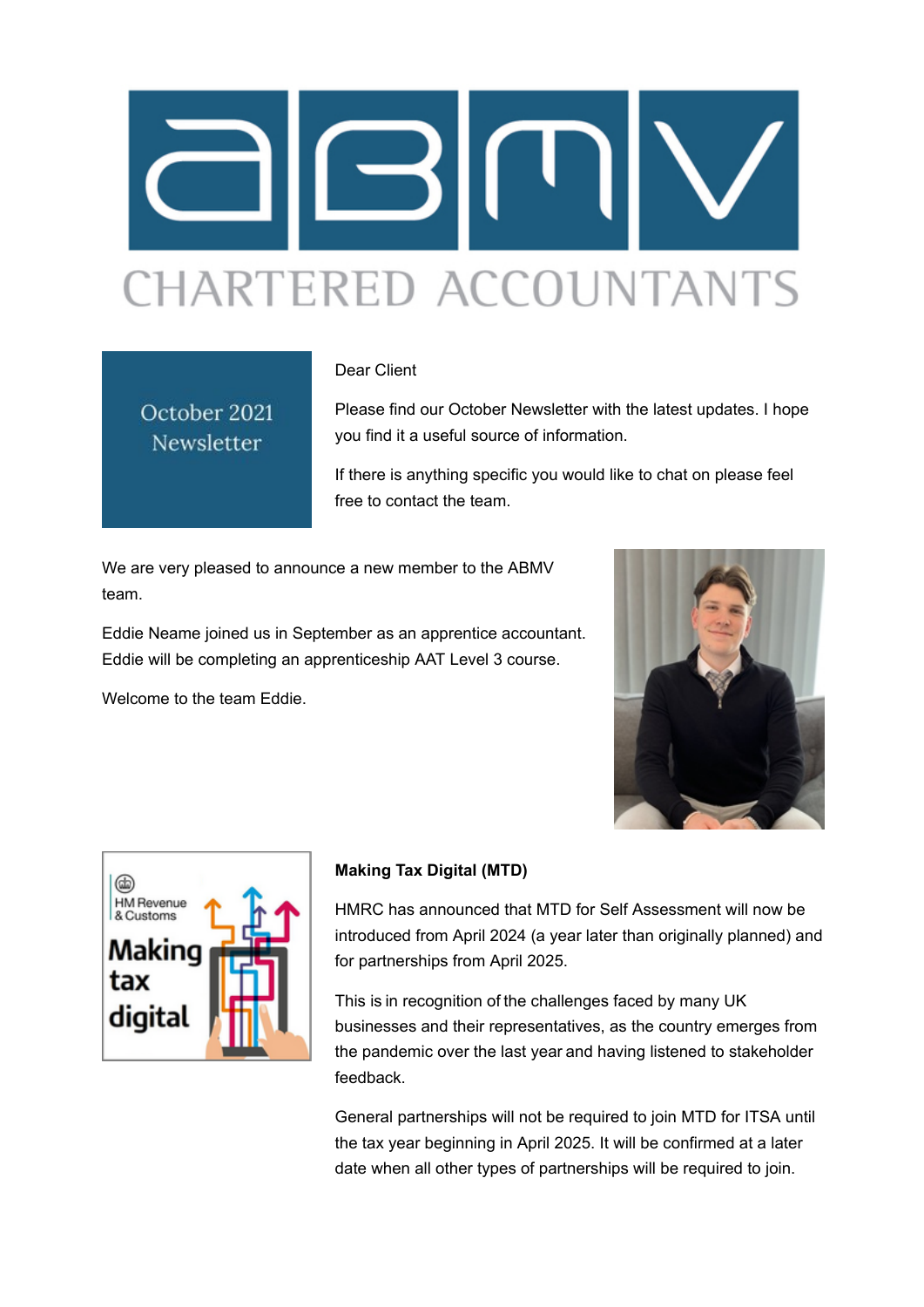#### **One Click**

You may recall in a recent newsletter we mentioned we are in the process will be rolling out OneClick tax software to all our clients. OneClick allows us and you to connect through a cloud based workspace, in a secure way so we are able to provide you with an all round more efficient service with some of the main benefits being.

- Single place to manage all communications for messaging and document exchange.
- 24/7 access to important documents such as tax returns etc for mortgage/finance applications.
- A secure platform to look at and sign off tax returns taking out the requirement to print, sign and return.
- GDPR compliant.
- Making tax digital platform for going forward (for personal tax from 6th April 2024).

So once you receive your OneClick invite please click on the link and set yourself up (please keep your log in details) and let us know of any queries.

For more information on CCH OneClick please contact the office.

### **ABMV Ltd in the Community**

ABMV Ltd is very pleased to be supporting this wonderful local initiative being part of the magic of Christmas with 'Castlemas'.

From 10th -19th December at Tonbridge Castle, you can go shopping at Mistletoe Town, see a show at The Igloo Theatre or perhaps take the children to visit Santa in his Grotto.

Please go along and support enjoy some festive magic right on your doorstep, with this thoughtfully crafted, yet affordable experience. Visit their website today to get a glimpse of what is in store! If you haven't taken a look at the website… Go go go! There is something for all the family at [www.castlemas.com](http://www.castlemas.com/?fbclid=IwAR3n4W8wbiTSyBZ62b4awEy4TFN39H3cXR-GDdCjp37kUCc5SJ9iWIHjpyg)